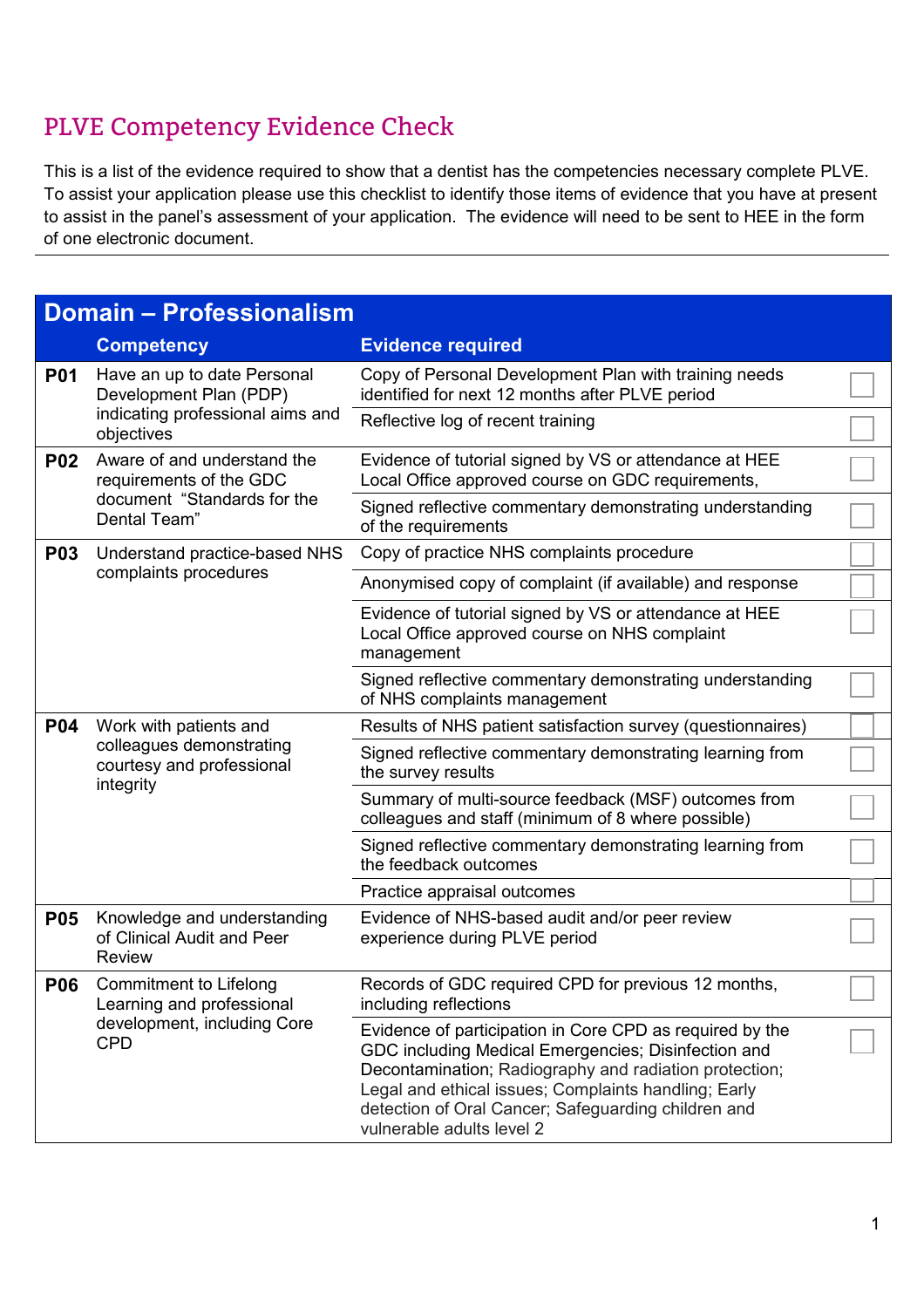| Domain - Management & Leadership |                                                                                        |                                                                                                                                                                         |  |
|----------------------------------|----------------------------------------------------------------------------------------|-------------------------------------------------------------------------------------------------------------------------------------------------------------------------|--|
|                                  | <b>Competency</b>                                                                      | <b>Evidence required</b>                                                                                                                                                |  |
| <b>M01</b>                       | Able to demonstrate good<br>record keeping                                             | Evidence of tutorial signed by the VS or attendance at HEE Local<br>Office approved course on record keeping                                                            |  |
|                                  |                                                                                        | Record keeping audit cycle completed for a minimum of 21 NHS<br>patient records (on HEE Local Office template, if available)                                            |  |
|                                  |                                                                                        | Signed reflective commentary demonstrating understanding of the<br>principles of good record keeping                                                                    |  |
| <b>M02</b>                       | Able to refer patients to<br>specialist colleagues                                     | A minimum of two sample referral letters completed by applicant<br>(anonymised), together with responses from specialist (at least 1<br>in each speciality referred to) |  |
|                                  |                                                                                        | Evidence of a tutorial on referral protocols and writing referral<br>letters                                                                                            |  |
|                                  |                                                                                        | Signed reflective commentary demonstrating understanding of the<br>principles of referrals                                                                              |  |
| <b>M03</b>                       | Able to prescribe drugs /                                                              | Copy of practice NHS drug prescribing protocols                                                                                                                         |  |
|                                  | therapeutics for patients<br>safely and with knowledge<br>of potential drug            | Evidence of tutorial signed by VS or attendance at HEE Local<br>Office approved course on prescribing and drug interactions,                                            |  |
|                                  | interactions                                                                           | Signed reflective commentary demonstrating understanding of the<br>protocols                                                                                            |  |
|                                  |                                                                                        | Sample of anonymised NHS patient records demonstrating ability<br>to prescribe appropriately                                                                            |  |
|                                  |                                                                                        | Certificated completion of Dental SCRIPT training resource<br>http://hee3cpd.dentalprescriber.org/login                                                                 |  |
| <b>M04</b>                       | Appropriate training in up<br>to date IRMER regulations                                | Evidence of attendance at IRMER or equivalent radiological<br>training within past five years (5 hours verifiable CPD minimum)                                          |  |
|                                  | and Radiation Protection                                                               | Signed reflective commentary demonstrating understanding of the<br>regulations and procedures of dental radiology                                                       |  |
| <b>M05</b>                       | Knowledge of Cross<br><b>Infection Control</b><br>procedures to HTM 01-05<br>standards | Copy of practice infection control procedures                                                                                                                           |  |
|                                  |                                                                                        | Signed reflective commentary demonstrating understanding of<br>infection control procedures                                                                             |  |
| <b>M06</b>                       | Knowledge of H&S<br>policies and regulations<br>including COSHH                        | Copy of practice Health & Safety policy                                                                                                                                 |  |
|                                  |                                                                                        | Signed reflective commentary demonstrating understanding of<br>Health & Safety principles and requirements                                                              |  |
|                                  |                                                                                        | Copy of practice COSHH statements                                                                                                                                       |  |
|                                  |                                                                                        | Signed reflective commentary demonstrating understanding of the<br><b>COSHH</b> regulations                                                                             |  |
|                                  |                                                                                        | Evidence of tutorial or attendance at HEE Local Office approved<br>course on Health & Safety and COSHH requirements                                                     |  |
| <b>M07</b>                       | <b>Awareness of NHS</b><br>regulations in providing<br>treatment for patients          | Evidence of previous experience in NHS primary care dentistry<br>since April 2006 (if applicable)                                                                       |  |
|                                  |                                                                                        | Evidence of attendance at a HEE Local Office approved NHS<br>dentistry induction programme or equivalent training                                                       |  |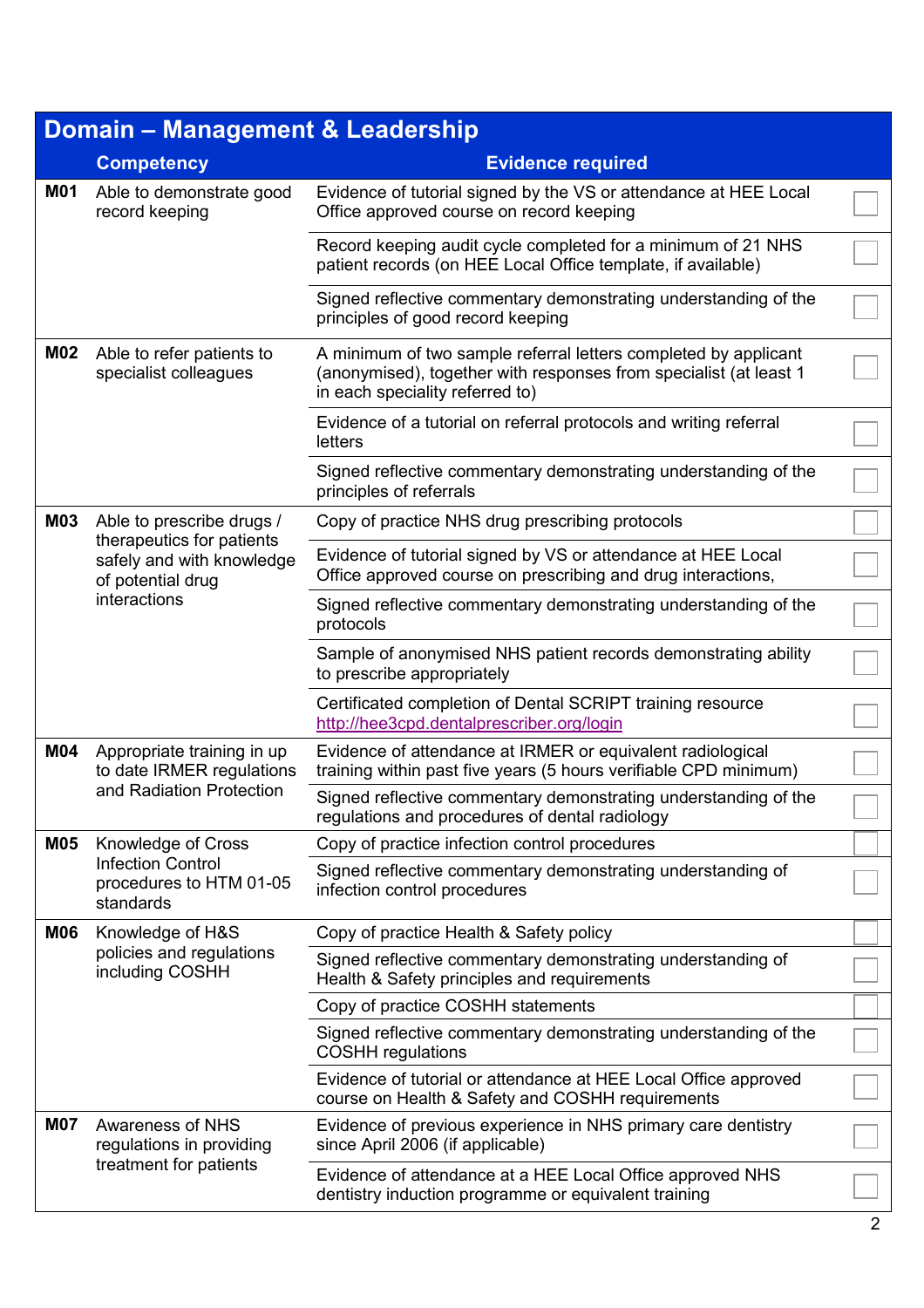|            |                                                                                                                                     | Evidence of tutorial signed by VS or attendance at HEE Local<br>Office approved course on NHS regulations,                  |  |
|------------|-------------------------------------------------------------------------------------------------------------------------------------|-----------------------------------------------------------------------------------------------------------------------------|--|
| <b>M08</b> | Understanding of<br><b>Employment and Contract</b><br>Law in UK                                                                     | Copy of the practice employment contract/associate agreement                                                                |  |
|            |                                                                                                                                     | Signed reflective commentary demonstrating understanding of the<br>basic principles of relevant employment and contract law |  |
| <b>M09</b> | Ability to recognise and<br>deal with medical<br>emergencies in the Dental<br>Practice                                              | Copy of CPR training certificate within the previous 12 months                                                              |  |
|            |                                                                                                                                     | Copy of practice emergency drug protocol                                                                                    |  |
|            |                                                                                                                                     | Signed reflective commentary demonstrating understanding of the<br>principles of managing medical emergencies               |  |
| <b>M10</b> | Knowledge of current<br>Safeguarding Children and<br>Vulnerable Adults level 2<br>requirements and their<br>application in practice | Copy of the practice Safeguarding policy                                                                                    |  |
|            |                                                                                                                                     | Evidence of tutorial on Safeguarding signed by VS                                                                           |  |
|            |                                                                                                                                     | Signed reflective commentary demonstrating understanding of the<br>principles of Safeguarding                               |  |

## **Domain: Clinical**

|                         | <b>Competency</b>                                                                      | <b>Evidence required</b>                                                                                                                                                                                |  |
|-------------------------|----------------------------------------------------------------------------------------|---------------------------------------------------------------------------------------------------------------------------------------------------------------------------------------------------------|--|
| CL <sub>0</sub><br>1    | Understanding and<br>Experience of Working in<br><b>NHS Primary Care</b><br>Dentistry. | Clinical portfolio for the training period, signed by VS                                                                                                                                                |  |
|                         |                                                                                        | Signed VS's Structured Report on competence progression                                                                                                                                                 |  |
|                         |                                                                                        | Evidence of any Case-based Discussions (CbDs) and Dental<br>Evaluations of Performance (ADEPTs) identified in the Action<br>Plan and undertaken during the PLVE Period and of learning from<br>outcomes |  |
|                         |                                                                                        | Evidence of tutorials and attendance at HEE Local Office<br>approved courses on clinical elements identified in the PDP<br>and/or by the HEE Local Office                                               |  |
| <b>CL</b><br>02         | Patient examination &<br>diagnosis                                                     | A minimum of five samples of patient assessments (anonymised)<br>demonstrating a broad range of diagnostic skills                                                                                       |  |
|                         |                                                                                        | Signed reflective commentary demonstrating understanding of the<br>principles of patient examination and diagnosis                                                                                      |  |
|                         | Treatment planning &<br>patient management                                             | A minimum of five samples of patient treatment plans<br>(anonymised) demonstrating a broad range of treatment planning<br>and patient management skills                                                 |  |
|                         |                                                                                        | Signed reflective commentary demonstrating understanding of the<br>principles of treatment planning and patient management                                                                              |  |
| <b>CL</b><br>02<br>cont | Health promotion &<br>disease prevention                                               | Summary NHS BSA data (anonymised) demonstrating the<br>performance of preventative procedures to conserve tooth<br>structure, prevent dental disease and oral health                                    |  |
|                         |                                                                                        | Signed reflective commentary demonstrating understanding of the<br>principles of health promotion and disease prevention                                                                                |  |
|                         |                                                                                        | Audit demonstrating compliance with the national toolkit<br>'Delivering Better Oral Health'                                                                                                             |  |
|                         | Dental emergencies                                                                     | Summary NHS BSA data (anonymised) demonstrating experience<br>in the management of dental emergencies                                                                                                   |  |
|                         | Local anaesthesia, pain &<br>anxiety control                                           | Signed reflective commentary demonstrating understanding of the<br>principles of appropriate management of pain control and anxiety<br>in patients                                                      |  |